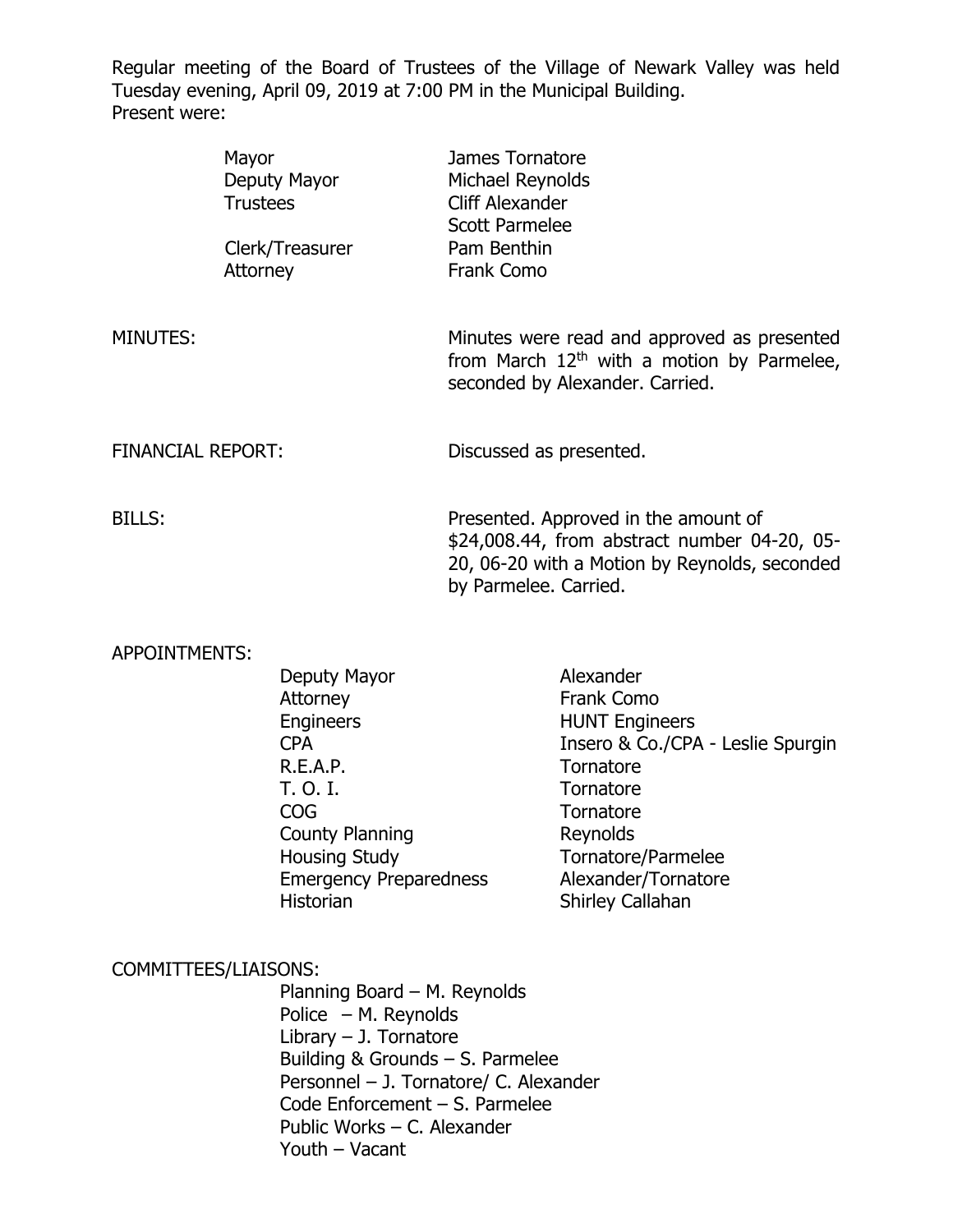## Parks – C. Alexander Public Information Officer – J. Tornatore/C. Alexander

ORGANIZATIONS:

| RESOLUTION # 04-20 | Salaries of Elected Positions & Code             |
|--------------------|--------------------------------------------------|
|                    | Enforcement Officer (Copy attached) adopted      |
|                    | with a motion by Alexander, seconded by          |
|                    | Parmelee. Roll call vote. Alexander, Parmelee,   |
|                    | Reynolds, and Tornatore. - Yes. 0 - No. Carried. |
|                    |                                                  |

- RESOLUTION # 05-20 Payroll for Appointed Positions & Employees (Copy attached) adopted with a motion by Alexander, seconded by Reynolds. Roll call vote. Alexander, Parmelee, Reynolds, and Tornatore. -Yes. 0 - No. Carried.
- RESOLUTION # 06-20 Mileage Allowance (Copy attached) adopted with a motion by Parmelee, seconded by Alexander. Roll call vote. Alexander, Parmelee, Reynolds, and Tornatore. -Yes. 0 - No. Carried.
- RESOLUTION # 07-20 Village Board Meetings (Copy attached) adopted with a motion by Alexander, seconded by Parmelee. Roll call vote. Alexander, Parmelee, Reynolds, and Tornatore. -Yes. 0 - No. Carried.
- RESOLUTION # 08-20 Audit of Claims (Copy attached) adopted with a motion by Reynolds, seconded by Parmelee. Roll call vote. Alexander, Parmelee, Reynolds, and Tornatore. -Yes. 0 - No. Carried.
- RESOLUTION # 09-20 Designation of Depository (Copy attached) adopted with a motion by Parmelee, seconded by Reynolds. Roll call vote. Alexander, Parmelee, Reynolds, and Tornatore. -Yes. 0 - No. Carried.
- RESOLUTION # 10-20 Schools & Conferences Approval (Copy attached) adopted with a motion by Alexander, seconded by Parmelee. Roll call vote. Alexander, Parmelee, Reynolds, and Tornatore. -Yes. 0 - No. Carried.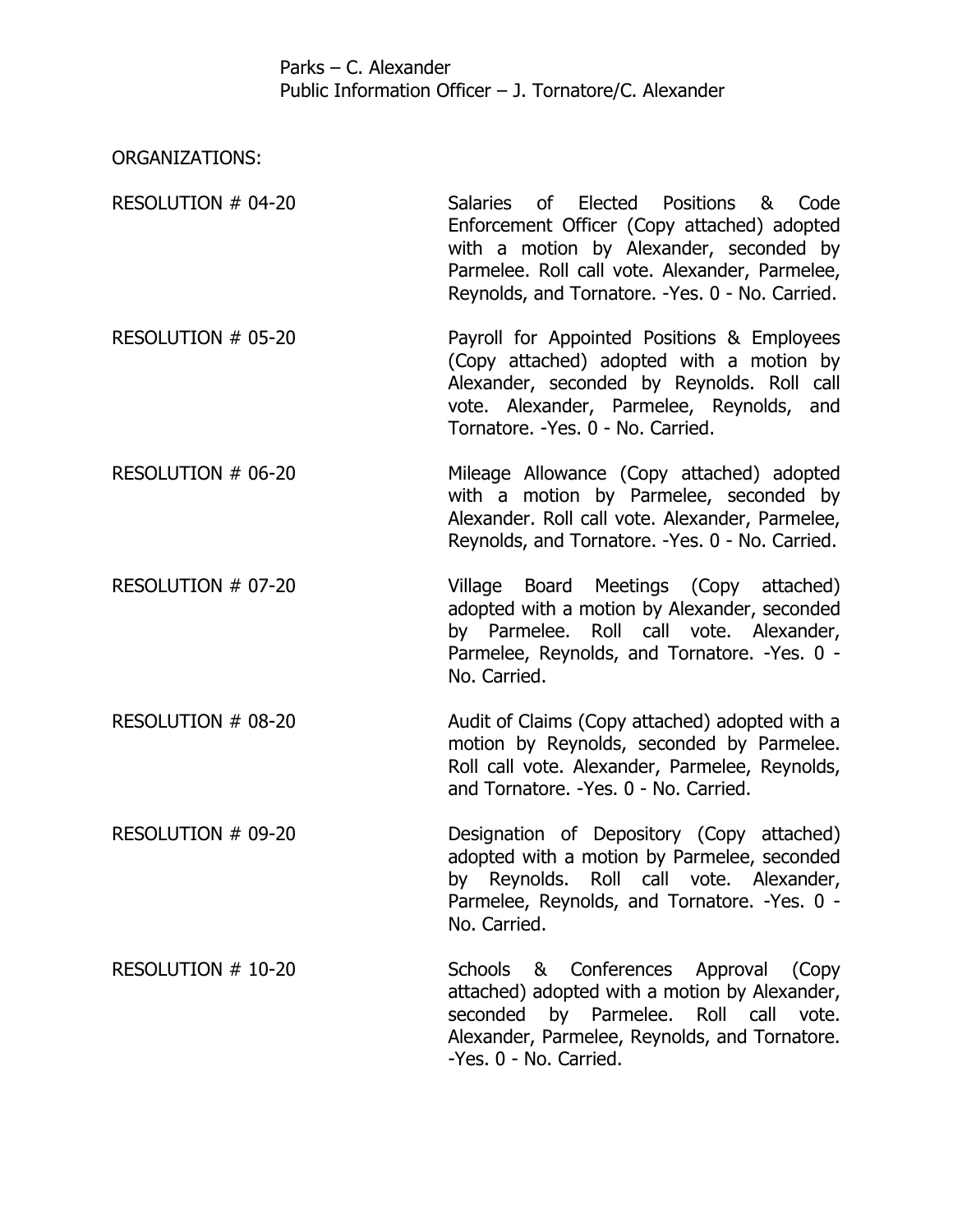RESOLUTION # 11-20 Official Newspapers & Radio Stations (Copy attached) adopted with a motion by Alexander, seconded by Parmelee. Roll call vote. Alexander, Parmelee, Reynolds, and Tornatore. -Yes. 0 - No. Carried.

# WORK IN PROGRESS:

- Restore NY Grant Grant Disbursement Agreement on hold until AUD and audit complete. Agreement to be submitted in late May.
- Municipal Building Board agrees to move forward with having a site visit by the project Architect.
- Cook Hill & Slosson Creek work in progress
- 9 Brook St. Owner Buy-out Request work in progress
- Abandoned Properties Housing study moving forward.
- NYSERDA Funding (CEC) Presently on hold
- MEGA First resident education session to take place May  $8<sup>th</sup>$
- Master/Site Plan Reynolds work in progress
- Trout Ponds Park Electric upgrade spring 2019
- Franchise Spectrum 2020 Como nothing to report
- Deed Ladder Factory Como nothing to report
- Community Garden Yard hydrant Installed by DPW on April 11<sup>th</sup>, project moving forward with NVCSD, Owego Rotary and FFA.
- AED for Municipal Building– Benthin nothing to report
- Solid Waste Review for fiscal  $2020-21$  nothing to report
- Maine EMS Rental Agreement 2018-2019 rent paid in full, 2019- 2020 partially paid(1/3). Waiting on return of lease agreement.
- Trustee Resignation/Vacancy Doug Card submitted his resignation on April 8<sup>th</sup> 2019.

## GUESTS:

• John Tomazin – Personal thank you to Village DPW for collection of last lingering Christmas Trees. Discussion of speed limits on side streets of Village. Occurances of side by side street racing on Maple Ave. More Police/Sheriff presence is needed. Deputy Mayor Alexander suggests consistently calling the Sheriff's Department each time the situations arises. Discussion of code requirements concerning tree/shrub height/reach requirements. Multiple areas in Village where low hanging branches are causing difficulty in maneuvering campers and trailers as well as instances where shrubs are over reaching the sidewalks making them impassable for walkers.